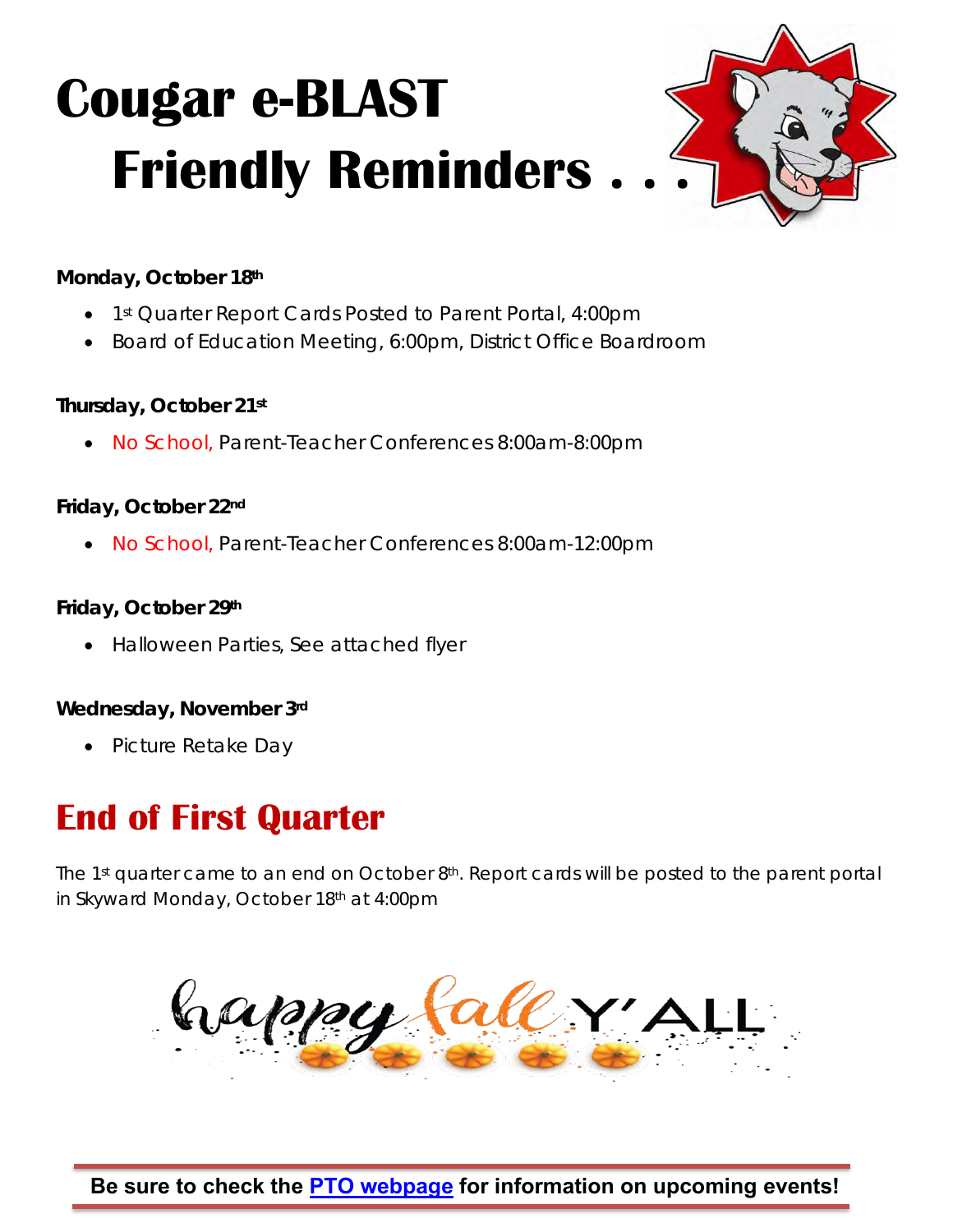### **Halloween**

We are looking forward to having some Halloween activities return to Country Trails. Please see the attached flyer for more information.

Weather permitting, we will be having a parade in the bus loop at 1:30pm. ALL parents are welcome to attend the parade outside on the bus loop with the far side of the loop (walking path) designated for parents. If we have bad weather, unfortunately we will not be having an indoor parade for parents.

For safety reasons, only parents who were pre-selected from the volunteer list will be able to attend the party. Siblings and additional family members will not be able to attend the party.

## **Picture Retake Day**

Picture Retake Day is Wednesday, November 3rd. All new students and students that were absent will be photographed along with any students whose parents are requesting a retake. Picture packages that were ordered have been sent home with students. If your student was photographed and you did not order a picture package you should have received a proof from Inter-State Studios informing you it's not too late to order.

Please let the teacher know if your student will need their picture taken on retake day. If you received a package of pictures and are requesting a retake you must return the package of pictures you are unhappy with.

## **Notes from Nurse Mika**

We ask any students with any of the following symptoms to remain home:

- New cough
- Diarrhea
- Fatigue from unknown cause
- Fever (100.4 or above)
- New onset of moderate to severe headache
- Known close contact with a person who has been diagnosed with COVID-19, if unvaccinated
- Muscle or body aches from unknown cause
- Vomiting
- New loss of sense of taste or smell
- Shortness of breath
- Sore throat

To return to school or any extracurricular activities a negative COVID test must be submitted, otherwise a 10-day exclusion is required. Home testing for COVID-19 will not be accepted per Kane County Health Department and IDPH. Please wait for confirmation from a district nurse before sending your student(s) back to school.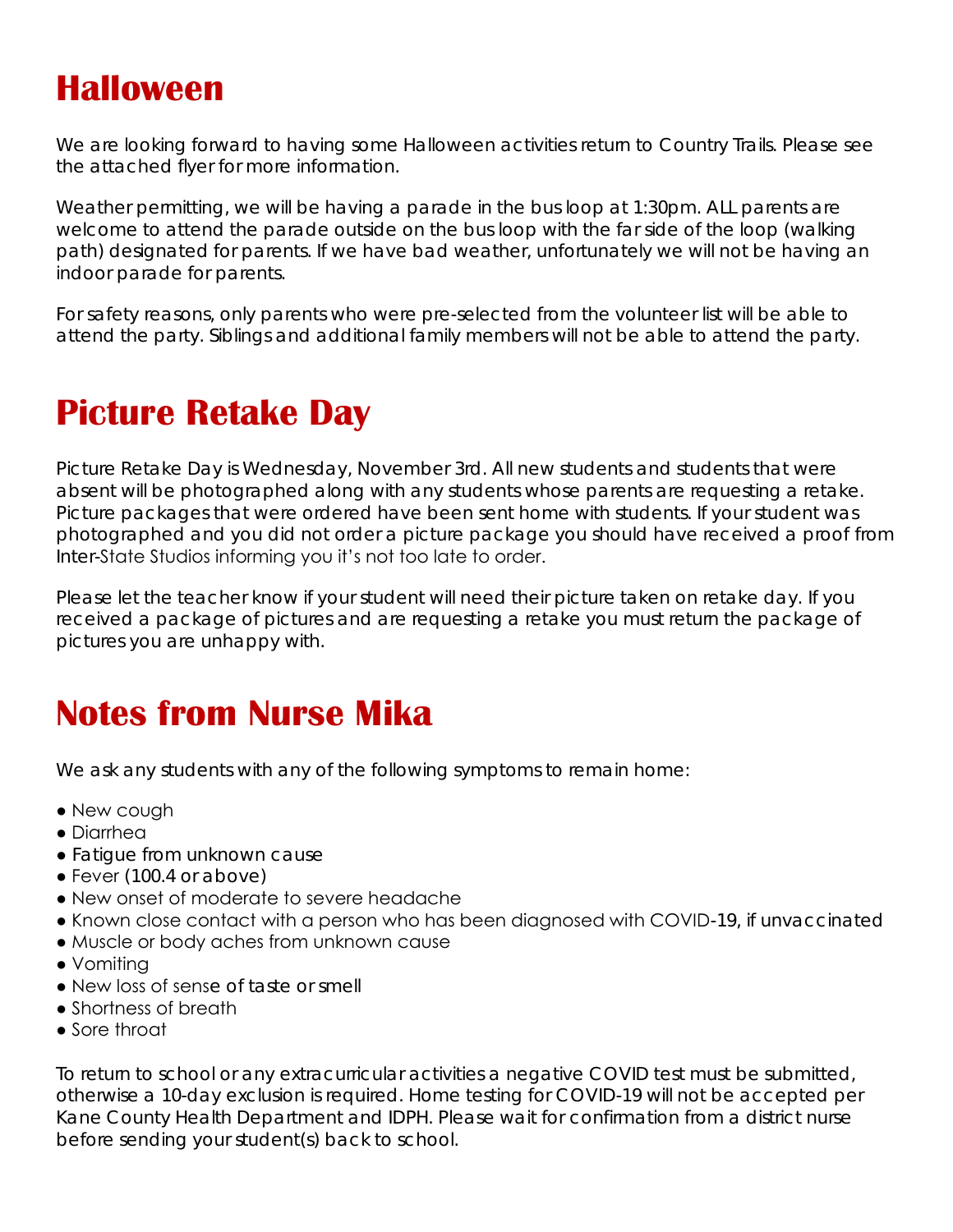

# **Early Childhood Screenings**



Child Find is an ongoing process through which all children, from birth through 21 (i.e., through the day before the student's 22nd birthday), or who may be eligible for early intervention, or who may be in need of special education services are identified, located and evaluated. Each school district is responsible for actively locating, identifying and evaluating all children who live within the district boundaries who may qualify to receive special education and/or related services.

Children 5 years old and younger that reside in D301 can be screened at any location listed below. Children birth up to 3 years old can also contact DayOneNetwork at 630-879-2277 to discuss early intervention services.

> September 24, 2021 - Prairie View Grade School October 15, 2021 - Country Trails Elementary School November 19, 2021 - Howard B. Thomas Grade School December 10, 2021 - Prairie View Grade School January 21, 2022 - Country Trails Elementary School February 18, 2022 - Howard B. Thomas Grade School March 11, 2022 - Prairie View Grade School April 8, 2022 - Country Trails Elementary School

May 13, 2022 - Howard B. Thomas Grade School/Prairie View Grade School/Country Trails Elementary School

The following areas are sample behaviors that might indicate that a preschool child may be eligible for special education services:

- Does not talk or communicate as well as others his/her age
- Is always on the fringe of activities, never really involved
- Finds it difficult to play with other children
- Has difficulty with feeding, dressing and toileting  $\bullet$
- Has difficulty putting together a puzzle, matching shapes/patterns  $\bullet$
- Has difficulty sitting still while listening to a short story or watching television
- Does not know the names of common objects  $\bullet$
- Cannot jump in place, appears clumsy, and/or walks into objects

If you notice that your child has displayed any of the above difficulties, or if you have other concerns, please call 847-464-5863 to arrange an early childhood screening.

For more information visit the Early Childhood website at https://central301.net/early-childhood/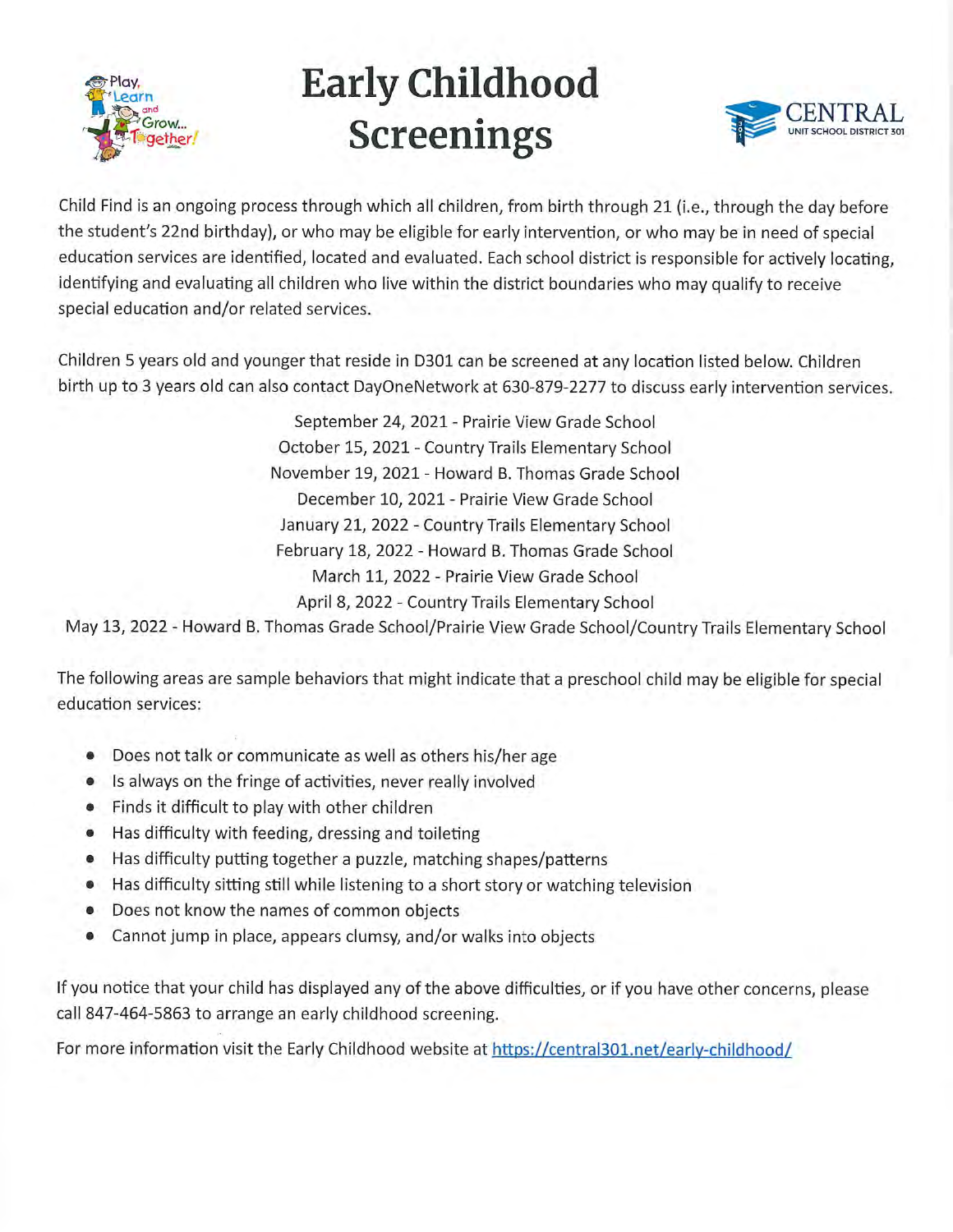### **Country Trails 2021 Halloween Info for Parents Friday, October 29th**

9:45 - 10:45 ~ AM EC parties

11:00 - 11:35  $\sim$  2nd & 4th grade lunch / 2nd & 4th grade party room set-up

11:45 - 12:20  $\sim$  1st & 5th grade lunch / 1st & 5th grade party room set-up

12:30 - 1:05  $\sim$  K & 3rd grade lunch / K & 3rd grade party room set-up

1:30ish - 2:00ish ~ Parade

2:00ish - 3:00ish  $\sim$  K - 5th and PM EC parties

3:00ish ~ visitors begin leaving to have lot cleared for dismissal

### **Parade:**

- There will be a parade outside, **weather permitting,** at 1:30pm.
- If the weather does not allow the parade to take place, it will be cancelled. There will **NOT** be an indoor parade.

### **Costume Information:**

● Students do not wear their costumes to school. They should bring costumes to school and change into them before the parade.



- Items representing weapons are not allowed. Anything even resembling a weapon will be confiscated and parents will need to pick up the item after school.
- No one should wear costumes which appear bloody or promote gore (if in doubt, check with the school office).
- **●** No costume masks can be worn
- We are asking for no "blow up" costumes this year due to the amount of space they take up in the classroom.
- Any hair or make-up preparations need to be completed at home. Students will not be allowed to color their own hair at school.

### **Security Reminder:**

- Please remember that only parents who were pre-selected from the volunteer list will be able to attend the party. (All are welcome to attend the parade outside).
- ALL PARENTS attending the party will need to bring their driver's license/state ID.
- Siblings and additional family members will not be able to attend the party.